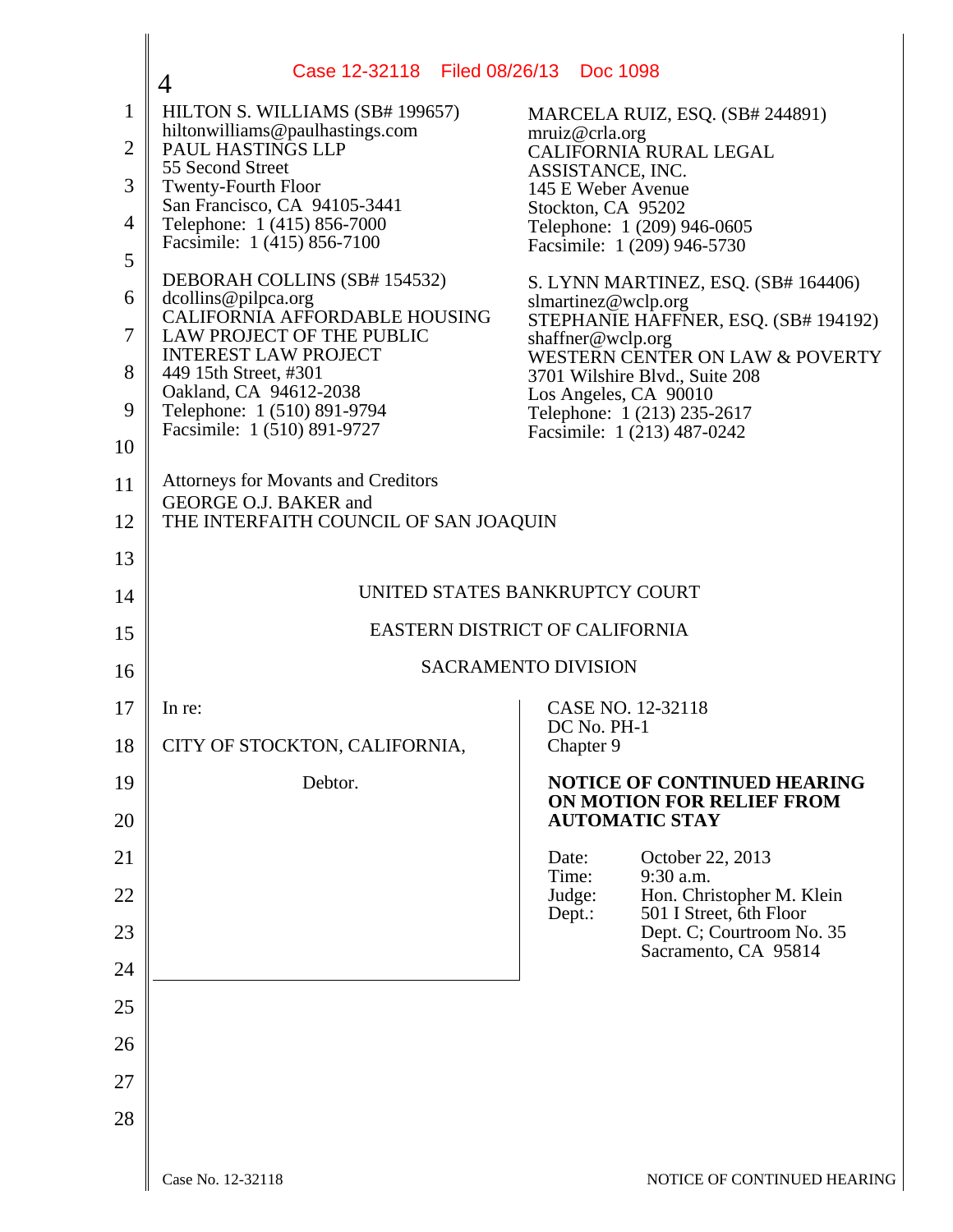## Case 12-32118 Filed 08/26/13 Doc 1098

## **NOTICE OF CONTINUED HEARING ON MOTION FOR RELIEF FROM AUTOMATIC STAY**

## **TO THE UNITED STATES TRUSTEE, ALL PARTIES AND THEIR COUNSEL OF RECORD:**

5 6 7 8 9 10 11 12 13 14 15 On November 29, 2012, George O.J. Baker and the Interfaith Council of San Joaquin filed their Notice of Motion, Motion, Memorandum of Points and Authorities, and supporting papers on behalf of the Price Judgment Creditors seeking an order granting relief from the automatic stay imposed by these bankruptcy proceedings to allow Movants to seek enforcement of a stipulated judgment entered by the United States District Court for the Eastern District of California in the case of *Price, et al. v. City of Stockton, California, et al.*, Case No. CV S-02-0065 LKK KJM ("*Price* Judgment"). The hearing on the Motion was scheduled to take place January 8, 2013, at 9:30 a.m., before the Honorable Christopher M. Klein at the courthouse identified in the caption above. By agreement, the hearing was continued to April 9, 2013, then to May 21, 2013, and after that to July 16, 2013 and again to September 10, 2013 to accommodate the parties' mediation schedules.

16 17 18 19 20 21 22 23 **PLEASE TAKE NOTICE** that George O.J. Baker and the Interfaith Council of San Joaquin, pursuant to their further agreement with the Debtor, City of Stockton, California, hereby continue the hearing on their Motion For Relief From Automatic Stay from September 10, 2013 to October 22, 2013 at 9:30 a.m., before the Honorable Christopher M. Klein at the courthouse identified in the caption above. In accordance with the parties' agreement, the continuance of the hearing on the Motion For Relief From Automatic Stay filed by George O.J. Baker and the Interfaith Council of San Joaquin on behalf of the Price Judgment Creditors is without prejudice of any kind whatsoever to any of Movants' rights in connection with their Motion.

24 25 26 27 28 **PLEASE TAKE FURTHER NOTICE** that any written opposition, objection, or response to the Motion should be filed with the Court pursuant to all applicable Federal Rules of Bankruptcy Procedure and Local Rules of Practice for the United States Bankruptcy Court for the Eastern District of California, and served upon all appropriate parties including, but not limited to, counsel for the parties, counsel for the Price Judgment Creditors (via ECF or at the address

1

2

3

4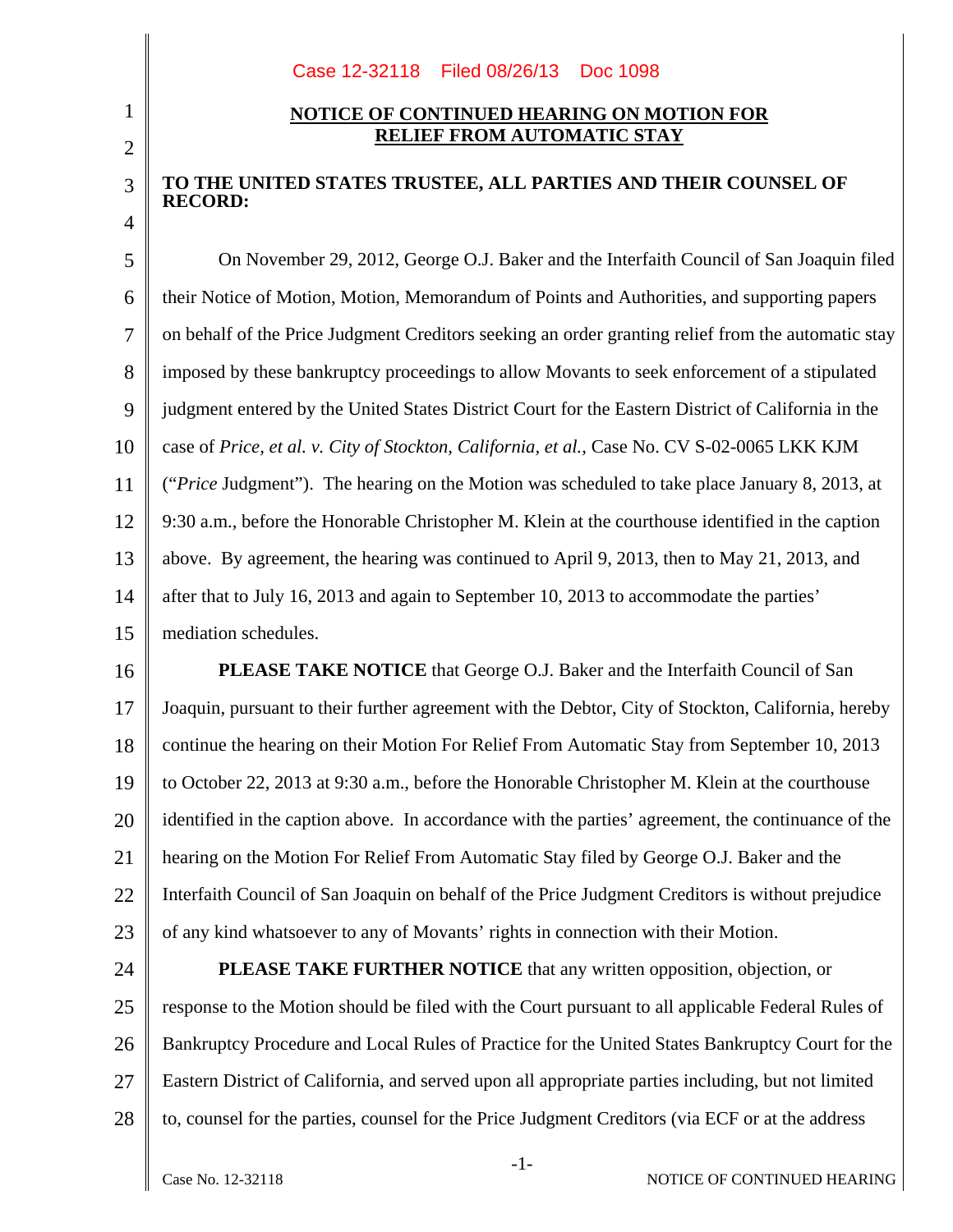## Case 12-32118 Filed 08/26/13 Doc 1098

1 2 stated in the above caption), and Trustee's counsel. The timeframes for the filing of any such written opposition, objection, or response to the Motion shall be calculated in accordance with the continued hearing date of October 22, 2013.

3

4 5 6 7 8 9 10 11 12 13 14 15 16 17 18 19 20 21 22 23 As demonstrated in Movants' previously-filed Memorandum Of Points And Authorities, and as summarized below, cause exists to order relief from the automatic bankruptcy stay to enforce the *Price* Judgment before Judge Karlton in the United States District Court for the Eastern District of California for at least three reasons. First, the *Price* Judgment requires the construction of 340 lower income housing units to replace residences demolished as a result of redevelopment. Only 161 of the replacement units have in fact been completed to date and, under federal law, these are outstanding equitable obligations – not monetary debts – and are accordingly not dischargeable in a bankruptcy proceeding. Second, the *Price* Judgment required the creation of a \$1.45 million fund to be paid to eligible claimants for relocation assistance. After five years, and well prior to the City's bankruptcy filing, the remaining balance (which is over \$1 million) was required to be set aside in a restricted fund of the Stockton Redevelopment Agency, to be used only for construction of extremely low income housing. When California's redevelopment agencies were dissolved, the City of Stockton as "successor agency " – a legal entity separate from the City itself – elected to assume the former relocation agency's obligations. The obligations in the *Price* Judgment regarding the relocation assistance fund are thus not obligations of the City at all but, rather, of the City in its capacity as the "successor agency" and are accordingly not properly included within this bankruptcy estate. Finally, any analysis of the various factors that Courts consider in evaluating whether to grant relief from stay favors the Price Judgment Creditors and their efforts to enforce the long-overdue obligations in the *Price* Judgment.

24 25 26 Pursuant to Section 362 of the Bankruptcy Code, the *Price* Judgment Creditors respectfully request that the Court enter an order granting relief from the automatic bankruptcy stay to permit judicial enforcement of the *Price* Judgment.

27